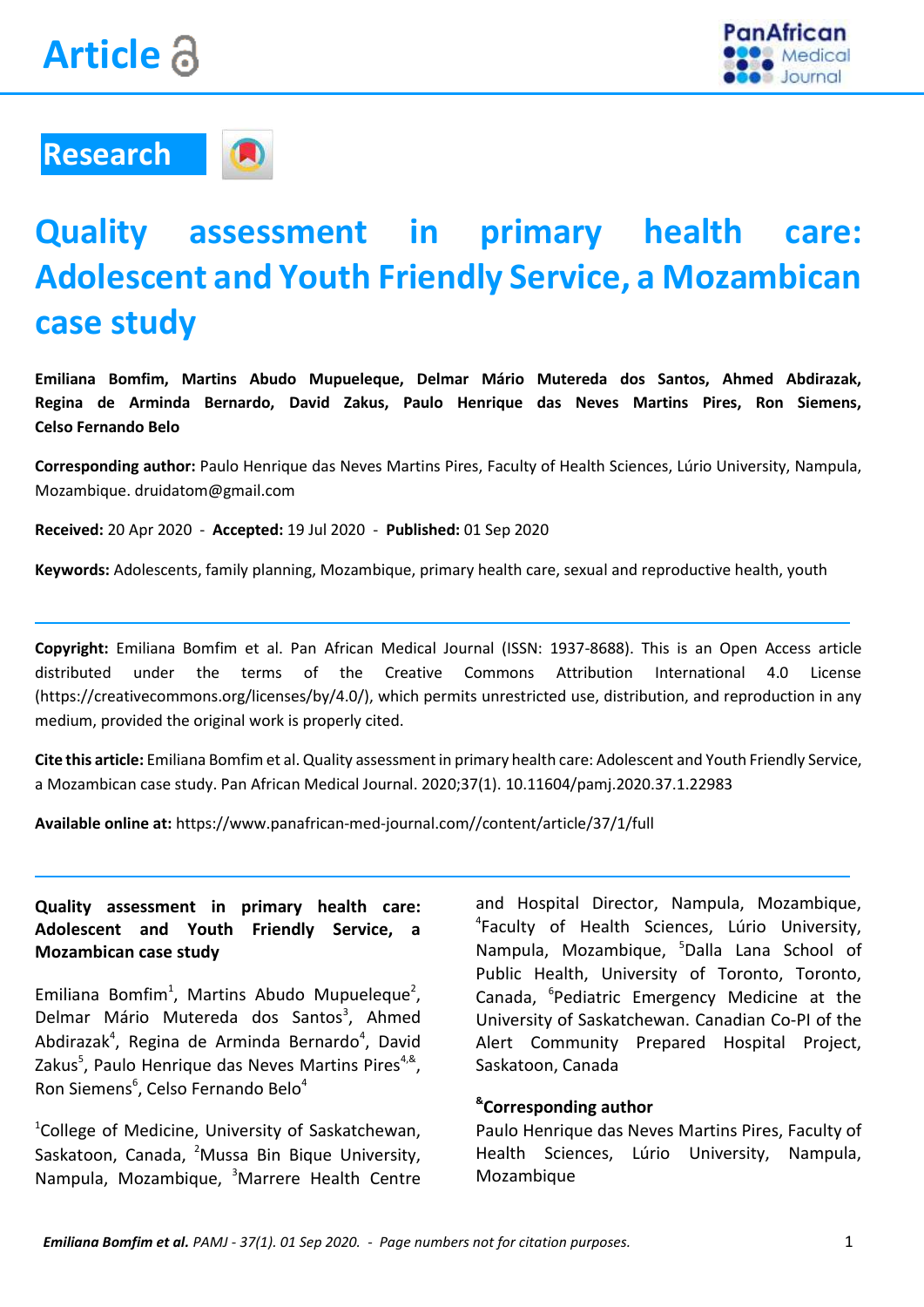# **Article**



### *Abstract*

*Introduction: despite the Mozambican Ministry of Health's efforts to deliver family planning to all girls of childbearing age, the adolescent pregnancy rate remains high. The Adolescent and Youth Friendly Service (AYFS), integrated into overall primary health care programs throughout the country, aims to reverse this situation. Our study objective was to assess this health care service's quality in its location in Marrere Health Centre, Nampula, northern Mozambique, using clients' perspective. Methods: we implemented a descriptive crosssectional quantitative study sampling 124 individuals, who had recently accessed the AYFS at Marrere Health Centre. Data were collected through a questionnaire using a 5-point Likert scale in questions regarding satisfaction level (i.e. always, most times, sometimes, few times, never) and additional open answer questions to gain greater specific understanding. Results: a total of 126 users of the AYFS were evaluated, all from the Emacua ethnic-linguistic group. 85 (67%) were adolescents (<19 years), 78.2% female. The mean age was 17.6 years. We found an average of 0.54 pregnancies per woman and 87 participants (69%) never had a pregnancy; of 39 (31%) who had been pregnant, 17 (44%) were able to report the date of the first prenatal visit, on average performed at week 16 (2nd trimester), though with 9 (53%) having performed it during the first trimester. Spontaneous and induced abortions were reported respectively in 4 and 34 cases, respectively, and none with adolescents. The "overall satisfaction" rate was more frequent in both groups, being answered by 93.8% of youth and adults (>= 19 years) and 72.0% of adolescents, a statistically significant difference between the two groups (p <0.05). Conclusion: while most users are satisfied with the services there was, however, some sharp criticism. Health professionals' practice with the protocol varied, and there were significant deficiencies in information and communication with users. Open communication within families and information reinforcement about sexual and reproductive health and male participation in family planning* 

*were found to be in need of strengthening. Our recommendations include reinforcing health professional's training to protect adolescents and young people' sexual health, an important strategy in primary health care to achieve universal health coverage.*

#### **Introduction**

Adolescent pregnancy is one of the causes of Mozambique's high maternal mortality rate (451.6 maternal deaths per 100,000 live births in 2017) [\[1-](https://www.panafrican-med-journal.com/content/article/37/1/full/#ref1) [3\]](https://www.panafrican-med-journal.com/content/article/37/1/full/#ref1), with almost half of girls aged from 15 to 19 years having one child or had been pregnant. These teenage mothers are more likely to suffer serious complications and death as well as new-born problems and morbidity [\[4\]](https://www.panafrican-med-journal.com/content/article/37/1/full/#ref4). The highest mortality ratio is in the 12-14 years age group (1,816 maternal deaths per 100,000 live births). Approximately 20% of maternal deaths occur in girls who have not reached their twentieth year and 14% as a result of abortion [\[5\]](https://www.panafrican-med-journal.com/content/article/37/1/full/#ref5). Pregnant adolescents face a higher risk of maternal mortality, as they are not sufficiently physically developed for birth, and can potentially suffer health problems such as obstetric fistula and unsafe abortion. When a girl becomes pregnant, her present and future change radically. The likelihood of dropping out school increases, employment opportunities diminish, their health is at risk, family problems can ensue and their vulnerability to poverty, stigma, exclusion and dependency worsens [\[6\]](https://www.panafrican-med-journal.com/content/article/37/1/full/#ref6). At 14 years of age, 33% of Mozambican adolescents become sexually active and their knowledge about human immunodeficiency virus (HIV) infection prevention is weak and girls are particularly vulnerable, being three times more likely to be HIV infected than boys. Women between 20 and 24 years have a fourfold higher chance to be infected than men and adolescents between 15 and 19 a threefold probability. Most boys between 15 and 19 know at least one HIV prevention method, much more than girls. Usually, adolescent girls do not have the power to refuse unprotected sex and only 12% of girls aged 15-24 reported using condoms on their last sexual intercourse [\[7\]](https://www.panafrican-med-journal.com/content/article/37/1/full/#ref7). Community home-based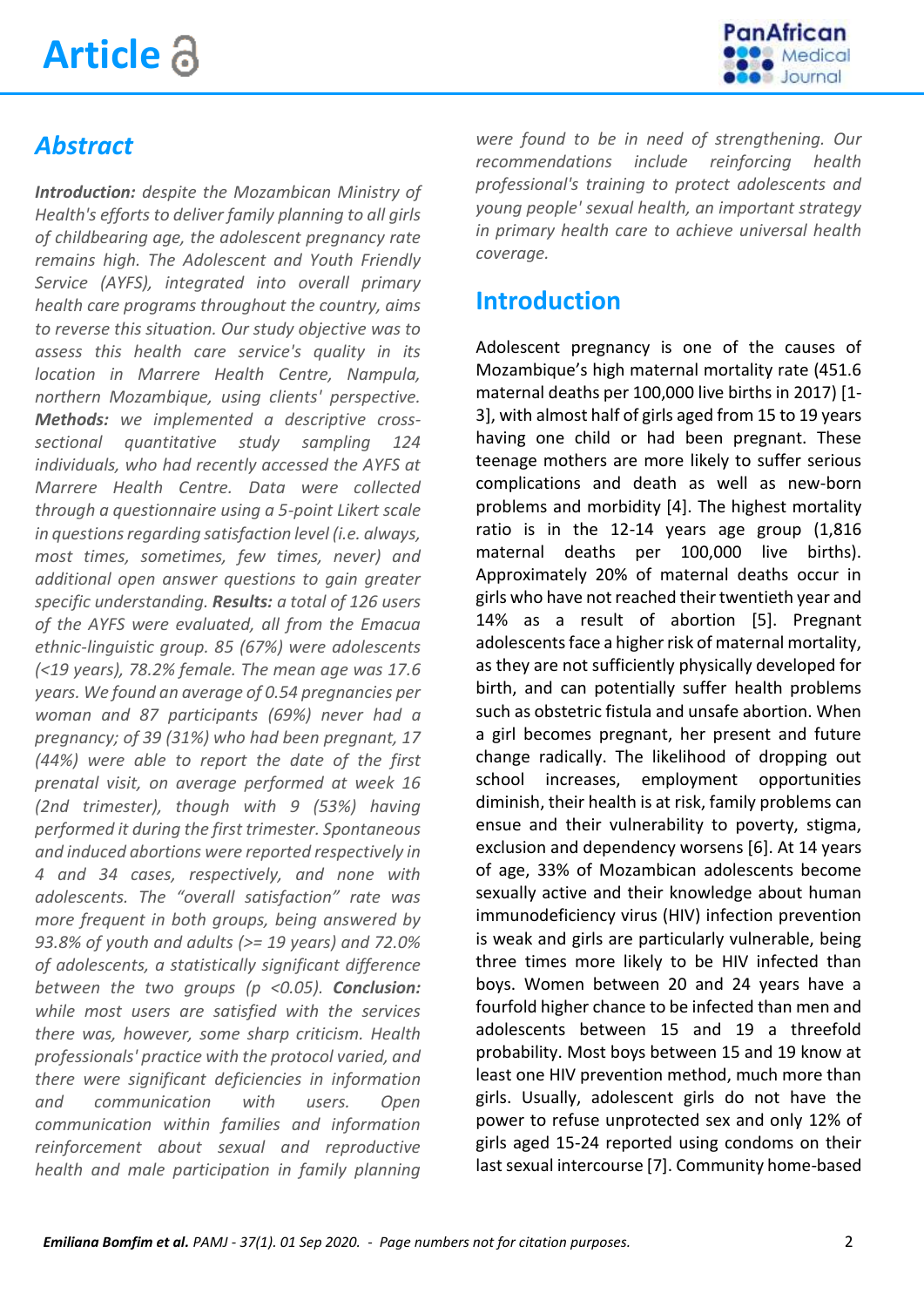

studies have shown that 37.5% of adolescents get pregnant for the first time between 15 and 19 years of age [\[8\]](https://www.panafrican-med-journal.com/content/article/37/1/full/#ref8). The Mozambican Demographic and Health Survey in 2011 showed that among men and women between 15 and 24 years that never married, 67% of men and 44% of women that had sexual intercourse in the last 12 months, more than half did not use condoms.

This is the reality for many adolescents and young people, mainly those living in rural areas, with lower school levels belonging to families with scarce economic resources. The consequences in Nampula province are girls between 15 and 18 years of age frequently dropping out of school and alleging sexual abuse without protection, resulting in pregnancy. This issue compromises the Mozambican Government´s plan to improve girls´ education. The Mozambican Government has implemented several interventions in the health sector to protect and promote adolescents´ development. Information and education campaigns have been a way to approach adolescents´ issues [\[9\]](#page-7-0). Government and Nongovernmental Organisations (NGOs) activities have increased human rights knowledge and reduced domestic violence but have had a low impact on girls´ education. Since 1998 there has been a program, the Adolescent and Youth Friendly Service (AYFS), integrated within the National Health Service (NHS), providing health care services, sexual and reproductive health (SRH) education and counselling, ultimately to empower them with life skills. The service is free, confidential and provided by health professionals (HP) trained to deal with young people, provided as part of primary health care (PHC) services in all health centres (HC). Services offered include education and information on contraceptive methods, emergency contraception, STI prevention and treatment, antenatal care, and postpartum or post abortion counselling, as well as condoms and HIV information. In these services, peer educators hold lectures, promote debates and other educational activities.

Those facts led the Lúrio University (UniLúrio) Faculty of Health Sciences (FHS) and the University of Saskatchewan in Canada, as part of the Alert Community to Prepared Hospital care continuum (ACPH) implementation research project (aiming to reduce maternal and neonatal mortality rates at the Natikiri Administrative Post, Nampula municipality), to assess the quality of care at Adolescent and Youth Friendly Service (AYFS) in Marrere Health Centre (MHC) - the referral primary care health unit (HU) in the area. The study took place during the 5th semester of the project (June 2019), which had been in progress already for two years to educate about SRH and family planning (FP) and to encourage the population to participate, training HP in humanized, patient centered family friendly care, as well as introducing technological improvements into MHC. The project´s baseline study had shown the population's low level of knowledge on SRH and FP [\[10\]](#page-7-1). Thus, we intended to evaluate AYFS user´s opinion on the quality of care and service in MHC, as well as to assess if there were any differences between children and adolescents in the "overall satisfaction" rate.

#### **Methods**

We implemented a cross-sectional quantitative descriptive study, focused on users of the AYFS consultations at MHC. The sample size was drawn, considering an 8% error margin, from the service users´ total population (708 users) during the first semester of 2019. The desired level of accuracy for each indicator was based on a 95% confidence level. To calculate sample size we used:

$$
n = \frac{N * Z^2 * P * (1 - P)}{Z^2 * P * 1 - P) + E^2 * N - 1}
$$

( $n =$  sample size,  $N =$  size of the study population,  $Z$ = confidence level (0.95),  $p = constant 0.5$ ,  $E =$ margin of error (0.05). The number calculated for the sample was 124 and the subjects were subsequently selected by convenience sampling and sampled consecutively until sample size was achieved. Data were collected with a survey with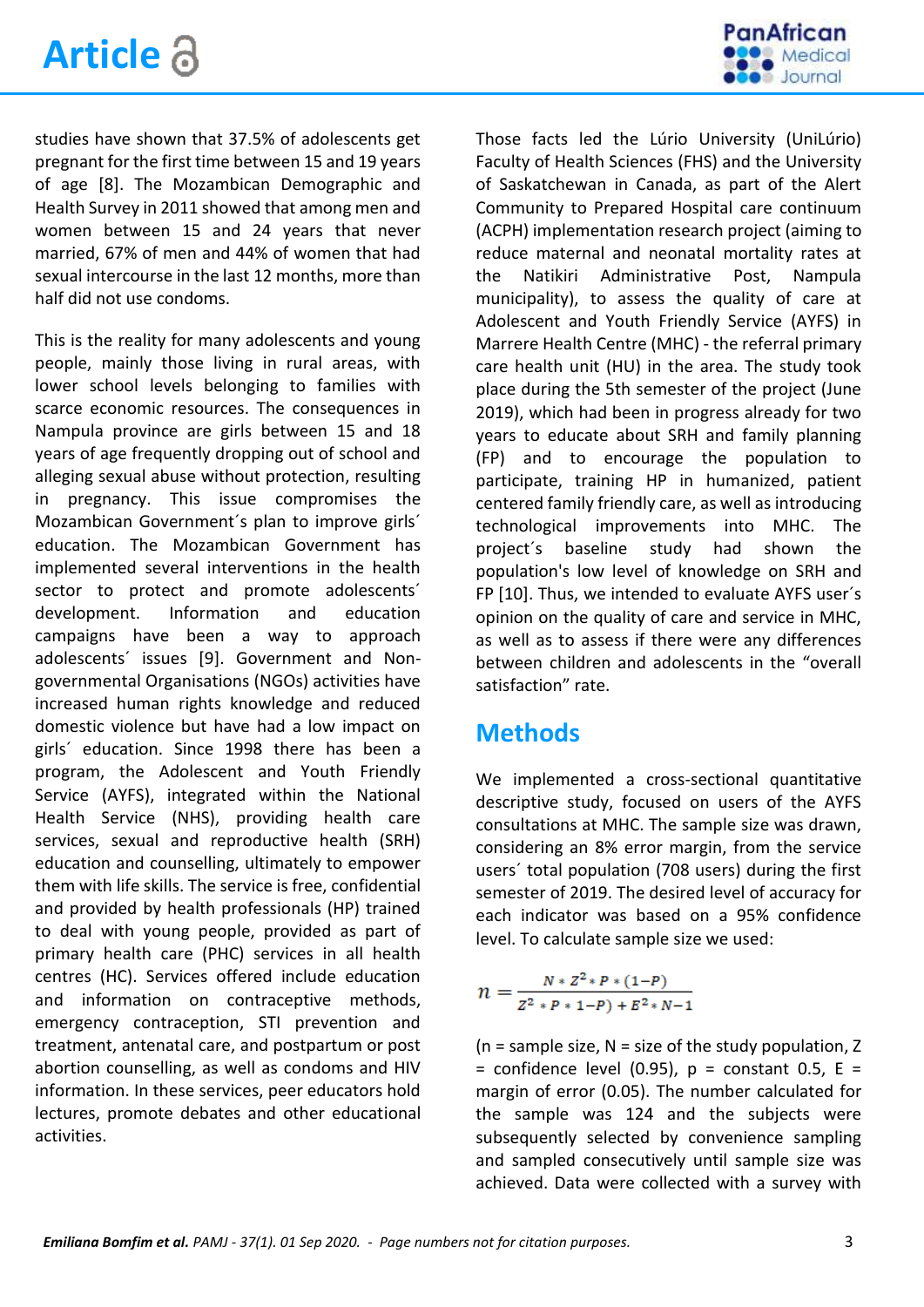



questions regarding satisfaction level using a 5 point Likert scale (i.e., always, most often, sometimes, few times, never), along with some open answer questions. Survey´s main outcomes were evaluation of good care and service principles, communication with the patient, privacy and confidentiality, information about FP and general satisfaction. Open-ended questions explored more deeply the strengths and weaknesses of service delivery. The survey was pretested and applied by students from the UniLúrio FHS Health Research Students Board, duly trained, unknown to the subjects and after signing an ethical and scientific commitment term, from June 28 to July 3, 2019. The study included participants available at AYFS visits who voluntarily agreed to participate. All respondents signed an informed consent term, including an informed consent term for adolescents under 19 years of age. Assent from the children and consent and permission from the parents, guardians, or other legally authorized representatives, were obtained when both agreed to participate in the study. Participants were surveyed and responded verbally in *Emacua* (local language) or Portuguese, as they wished, to the inquirers' questions for about 20 minutes.

Survey data were typed into a secure database created and hosted by the University of Lurio. Data were uploaded to this database by students supervised by a statistics professor, then analyzed with Statistical Package for Social Sciences (SPSS) 22.0 software. Users were considered satisfied when, for each question, they answered "always" and "most of the time" and were "satisfied" and "very satisfied"; their frequencies, means and standard deviation were calculated. Study´s variables were age in years, gender, place of residence, school level, number of pregnancies, place of delivery, number of abortions and date of first prenatal visit. A Student´s t-test was performed to assess if there were any differences between adults and adolescents in the "overall satisfaction" rate. This research met all Helsinki Declaration (2013) recommendations and was approved by the Institutional Committee on Health Bioethics at UniLúrio, Nampula (02/CBISUL/16), as

well as by the Behavioural Research Ethics Board of the University of Saskatchewan, Canada (protocol #: 15-112).

#### **Results**

A total of 126 AYFS users were evaluated, all from the *Emacua* ethnic-linguistic group, including 85 adolescents (<19 years) and 97 (78.2%) female users, of which 69 (82%) were adolescents. The average age was 17.6 years (range 12-38) and for adolescents 15.6 years (range 12-18). The level of school education is detailed in [Table 1.](javascript:%20void(0)) To validate our findings, the monthly statistical summary of the service, which records users´ characteristics and the type of services provided at AYFS, was reviewed. The educational level of our study participants was confirmed by the medical records. As stated in [Table 2,](javascript:%20void(0)) most users were adolescents and female, with completed primary education, validating the findings of our study. Of the referred 122 households, 108 (89%) were living in Natikiri neighborhood, while the others were from surrounding areas, but outside of Natikiri catchment area. Regarding the number of pregnancies, we found an average of 0.54 pregnancies per adult woman (range 0-8), and an average of 0.09 for adolescents (range 0-3). Of 126 users, 87 (69%) had never had a pregnancy; of the 39 (31%) who had been pregnant, 22 did not know the date of the first prenatal visit, which 17 (44%) were able to report. On average, 9 (53%) attended prenatal visits during the first trimester and 40% attended during the second trimester. Regarding the number of hospital deliveries, we found an average of 0.46 hospital deliveries per user (range 0-6), with 0.05 hospital deliveries per adolescent (range 0-3). Only five home births (range 0-2) were reported. Spontaneous and induced abortions were reported respectively by 4 and 34 adult women (average of 0.03 per user), none of these spontaneous abortions were reported by adolescents. A total of 34 cases of induced abortion were reported (an average of 0.27 per user), with none of these induced terminations being reported by adolescents. Principles of good care evaluation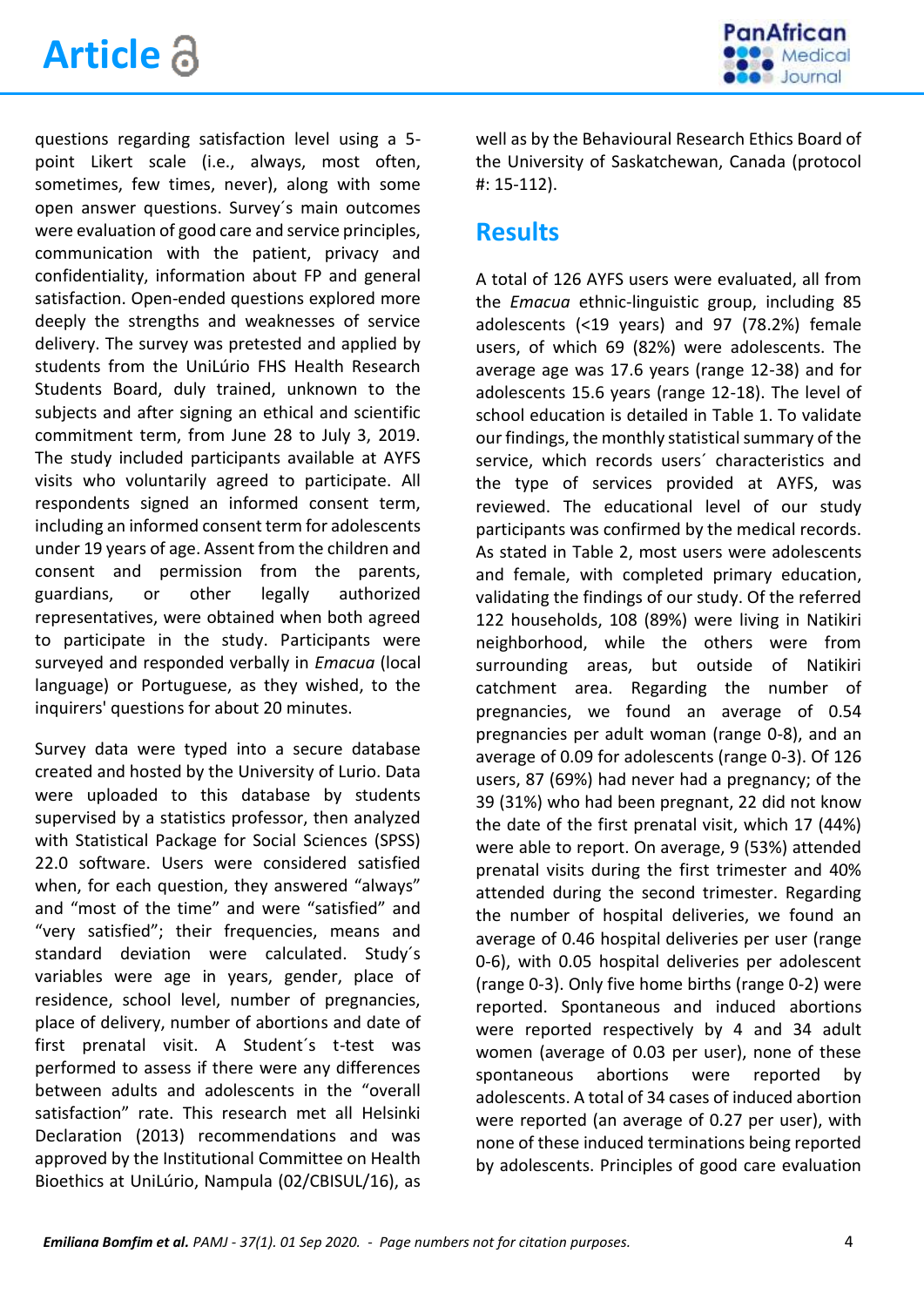



are detailed in [Annex 1.](file:///C:/Users/EMILIE/Downloads/annex1.pdf) We highlight the following results: the HP asked for client´s name (always: 81%); users were greeted and offered a seat (always: 72%); users felt welcome to the consultation (always: 62%); are motivated to return to the consultation (always: 60%, mostly: 17%). Other answers are less favorable: the HP did not present her/himself (never: 58%); a small majority explained what would happen in the consultation (always: 41%, most times: 13%), clarifies questions related to health status (always: 38%), asks for questions at the end of consultation (never: 51%); or summarizes most important information at the end of the consultation (always: 39%, most of the time: 6%).

Regarding communication with the user, the HP encouraged the participation of the husband or partner (never: 66%), clarified doubts in friendly manner using simple and clear language (never: 30%); and encouraged little to ask questions (never: 46%). Asking about user expectations never occurred with 58% and explanation of the physical examination was mentioned only by a small majority (never: 45%). Visit privacy was mentioned by the majority of users (always: 52%, most times: 12%) and the absence of strangers or unsolicited health professionals in the room (always: 57%, most times: 12%) was better guaranteed. Confidentiality of information was stated as never by 50% as was consent to talk to other family members about the prenatal visits (never: 48%). Less than half of users were informed about the benefits of FP (never: 58%) and a little more about three different types of contraceptives (never: 46%); only a small minority was informed about their side effects (never: 71%). In the overall assessment of user satisfaction of the AYFS visits, the majority is satisfied [\(Table 3](javascript:%20void(0))). The "overall satisfaction" rate was more frequent in both groups, being answered by 93.8% of adults, and 72% of adolescents, a statistically significant difference between these groups (p<0.05).

Answers to the open-ended questions included: 1) What did you like more about the service? A total of 108 users (87%) liked it, and highlighted the

following: good service, promptness, information, professional empathy, availability of medication, contraceptives and blood tests, counselling; a total of 4 (3%) did not comment; and 12 (10%) did not like it. 2) What issues you did not like in the service? A total of 72 users (58%) liked everything, not mentioning any complains; 5 (4%) did not comment and 47 (38%) did not like it, highlighting the following deficiencies: delay in care, no clarification of doubts, uncomfortable chairs, lack of respect and aggressiveness of the HP. 3) What would you change to have better care? A total of 64 users (52%) said nothing; 10 (8%) did not answer; and 50 (40%) had several suggestions, such as improving HP quality of care (14%), HP communication skills (9%), respect the order of patients´ arrival (2%), faster attendance (2%), improve hygiene (2%), avoid the use of cell phone during consultation by HP, improve privacy (2%), avoid visits and interruptions during consultation (2%) and remove low performing HP (each 2% respectively).

#### **Discussion**

We surveyed a group of mostly adolescent and female users, with completed primary education. Our findings show that most users were satisfied with AYFS consultations, but adolescents generally report slightly lower quality care, except in the areas of privacy and contraceptive information, which may reveal a lack of HP specific preparation to care for this age group. Other studies have reached the same conclusions on satisfaction of users regarding prenatal care in low income countries [\[11](#page-7-2)[,12\]](#page-8-0). Interestingly, many studies that found a high level of overall satisfaction with prenatal care also find important deficiencies in other aspects related to antenatal care, for instance, satisfaction about information on labor, delivery, FP, pregnancy complications, visit spacing and private issues. Therefore, previous studies have questioned the validity of this high level of satisfaction associated with a high number of deficiencies in the antenatal care service. It is unknown if a high satisfaction regarding antenatal care could be an extent of passivity or intimidation,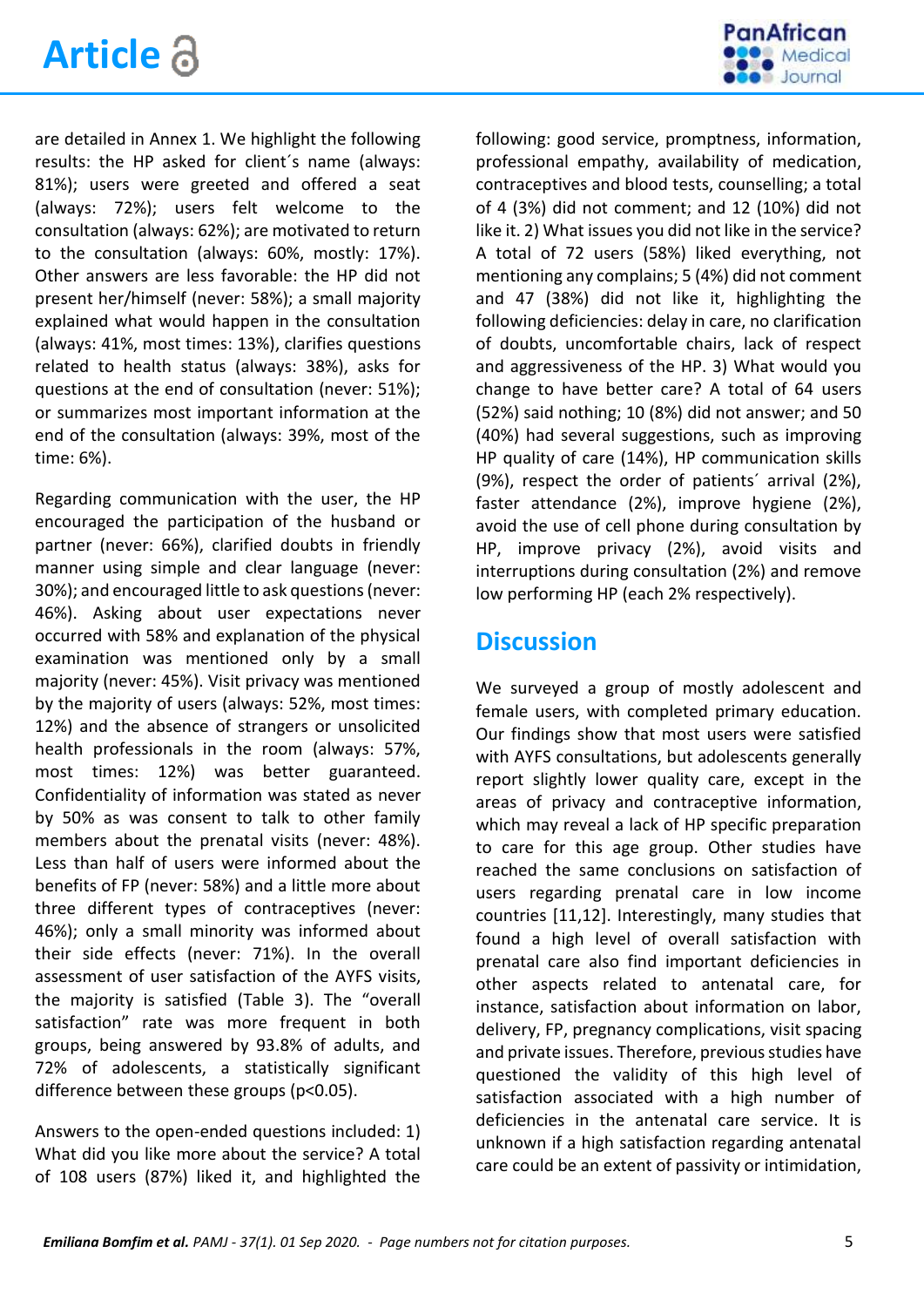

which varies according to user´s social class and the amount of psychosocial support they receive throughout pregnancy [\[13\]](#page-8-1).

Many studies have investigated why women do not use antenatal services in low- and middle-income countries, and previous research with both youth and adolescents have concluded that adolescents' perceptions about the care they receive can have a decisive influence on their decision to seek SRH services. If they fell that they are poorly treated by HP, stigmatized or ashamed to be sexually active, they will be discouraged to turn to these health services [\[14\]](#page-8-2). Sexual and reproductive rights (SRR) are rights that all people, regardless of age, gender and other characteristics, have, to make choices regarding their sexuality and reproduction, while respecting the rights of others. This includes the right to access information and support services for these choices and the promotion of SRH. Investing in individuals in their early teens is crucial. Generally, girls are more likely to engage in early adolescent sex but are less likely to use contraceptives, due to gender and empowerment issues, in which men have the power over condom use and girls have little negotiation power. A frequent consequence is pregnancy, which promotes forced premature marriage, which often too has poor outcomes, such as loss of educational opportunities. Teenage pregnancy frequency is directly linked to premature marriage, as 18% of girls in this age group are married before the age of 15, despite federal laws prohibiting premature marriage. In Nampula Province, 52% of women get married before age 18, in rural areas 56%; of these, 21% get married before the age of 15. This scenario places Mozambique as one of the seven countries in the world with the highest number of premature marriages. AYFS users live predominantly in rural areas, where parent-child communication about SRH faces many cultural barriers; they have a low level of school education and about one third already had a pregnancy; of those, more than half were unaware of the date of the first prenatal visit; half of those who knew this date did it in the first trimester, which is in line with other studies in developing countries [\[15\]](#page-8-3).

A previous study has shown that empowering adolescents to exercise their reproductive rights is a challenging exercise. In Mozambique, teenage pregnancy rates are influenced by the level of education: with 1 in 2 adolescents who have not received formal education becoming pregnant to 1 in 4 among girls with secondary or higher education. Additionally, adolescent fertility rate reached 167 births per 1,000 girls (2011) and 42% of women aged 20-24 had their first child before turning 18. Our study found that most respondents were not informed about all types of available contraceptive methods or about their side effects. The high adolescent fertility rate may be associated with several aspects, which can include one or more of the following: poor knowledge about FP options and methods to avoid pregnancy; poor knowledge about even the possibility of FP; and a lack of knowledge about pregnancy in general. We also noted that HP do not generally proceed according to humanized care standards and the Ministry of Health (MISAU) protocol, presenting deficiencies in communicating with users (e.g., lack of opportunities to address patients´ questions, poor information on contraceptives). Additionally, most participants indicated that HPs did not request consent before talking to their partners or family and at the end of the visit did not ensure that their personal information would not be discussed with others. Interventions to reduce unmet contraceptive needs and unwanted early pregnancies in adolescents are very important components of FP programs, especially in developing countries like Mozambique [\[16\]](#page-8-4). Achieving Mozambique's Sustainable Development Goals for adolescent health will require increased investment in the AYFS program with reliable and up-to-date indicators on coverage, geographical inequality and good quality of care [\[17](#page-8-5)[,18\]](#page-8-6). Therefore, programs such as AYFS aiming to provide information and contraceptive services to adolescents and youth, is an important element in guaranteeing human rights, as well as in achieving national health goals and universal health coverage [\[19\]](#page-8-7).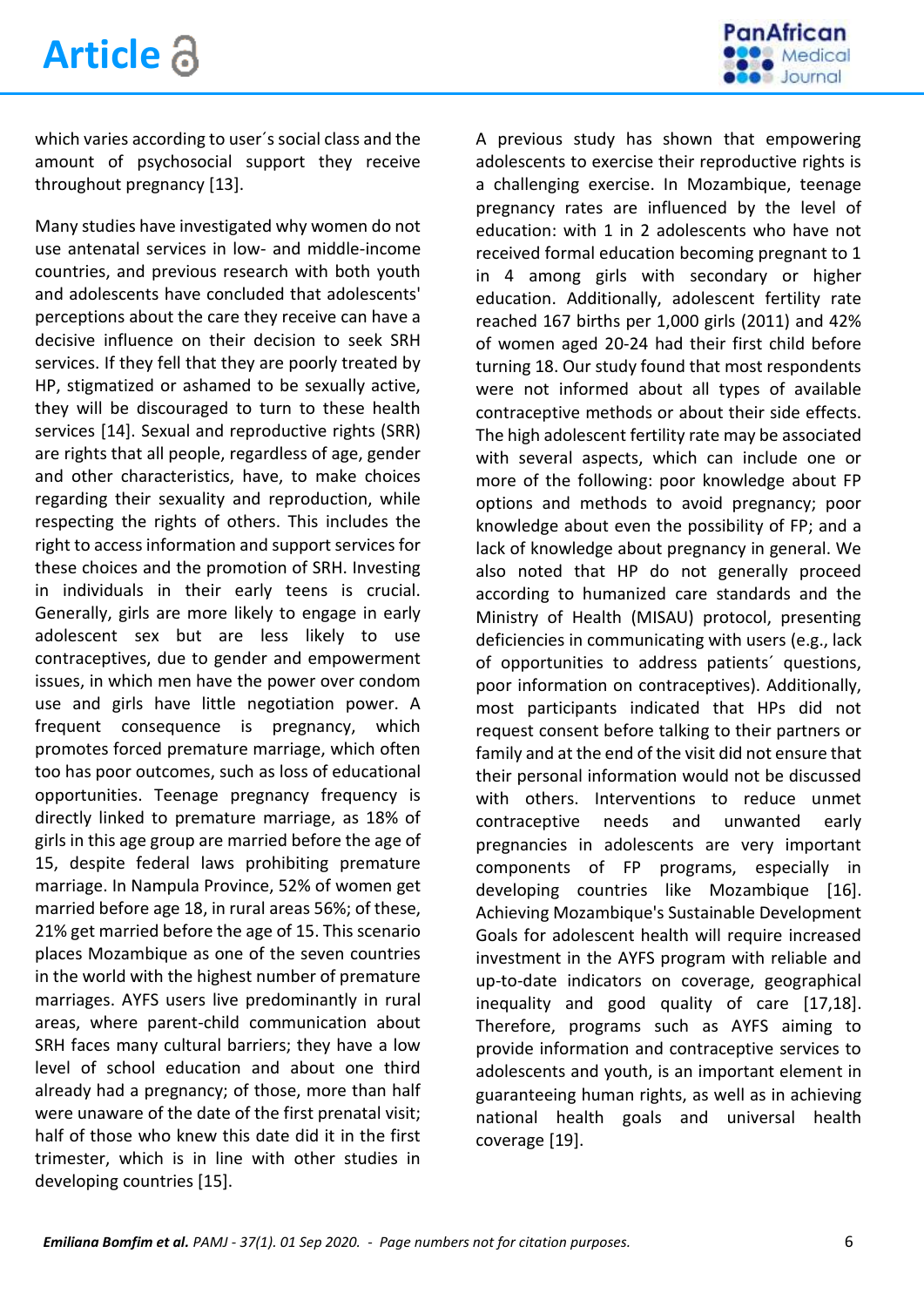



Important limitations of this study must be noted. First, we point out the location where the surveys were applied (i.e. waiting room), where some responses may have been influenced by the environment. Waiting room surveys can generate unique material for evidence-based primary health care practice, however, a limitation arising from this type of method, is that, even though consent is sought from all participants, some might not be comfortable with interrogation, and/or feel intimidated. In order to mitigate this problem, staff training (i.e. interviewers) was performed, as well as interviewers were selected for having excellent people skills and for being fluent in the local language. A second limitation of this study was the application of the Likert rating scale, particularly to a population with difficulty of abstract conceptualization and due to limitations in the translation into local language of certain terms, such as "always", "often", "sometimes and "few times", which, therefore, might have made it confusing to understand. To counteract this limitation, interviewers were encouraged to spend enough time giving different examples to illustrate the meaning of these terms in the local language. Future studies should consider using emoji to complement the traditional numerical Likert scale.

#### **Conclusion**

Most AYFS users are satisfied with the services, however, with some sharp criticism, which can be used to improve services. HP practice is poor with partial adherence to service protocols, but there are significant deficiencies in the type of information and manner of communication with adolescent users, especially regarding FP. It is recommended to strengthen the supervision and preparation of AYFS professionals (including continuing education programs), aiming to better promote and disseminate FP in PHC and the protection of adolescents and young people´ health and social position in a more effective and respectful way. Open communication within families and information reinforcement about SRH and male participation in FP also need to be strengthened. In addition, it is recommended to involve stakeholders in a broader and multilevel approach to provide sexual and reproductive health (i.e. schools, church, teachers, traditional healers etc.). The AYFS is an important strategy to achieve national goals and universal health coverage and enable a safer and more secure future for adolescents and youth.

*What is known about this topic*

- *In many developing countries like Mozambique, the adolescent pregnancy rate remains high, along with a low access and the utilization of FP;*
- *Many are the barriers to the use of FP by adolescents and youth. Although some of these barriers exists at a patient level, there is a scarcity of studies trying to understand the level of satisfaction of this population;*
- *Most of the existing evidence on the satisfaction of users towards sexual and reproductive health services are general and not tailored to a specific Adolescent and Youth Friendly Service, therefore, their findings vary across populations.*

#### *What this study adds*

- *Provides information on quality of care and user's satisfaction on Adolescent and Youth Friendly Services. Our results show that the "overall satisfaction" rate was high in both age groups, with a statistically significant difference;*
- *Although most users are satisfied with the services, some sharp criticism were incorporated into analysis. Health professionals' practice is poor with partial adherence to service protocols, added to significant deficiencies in information and communication with users.*

#### **Competing interests**

The authors declare no competing interests.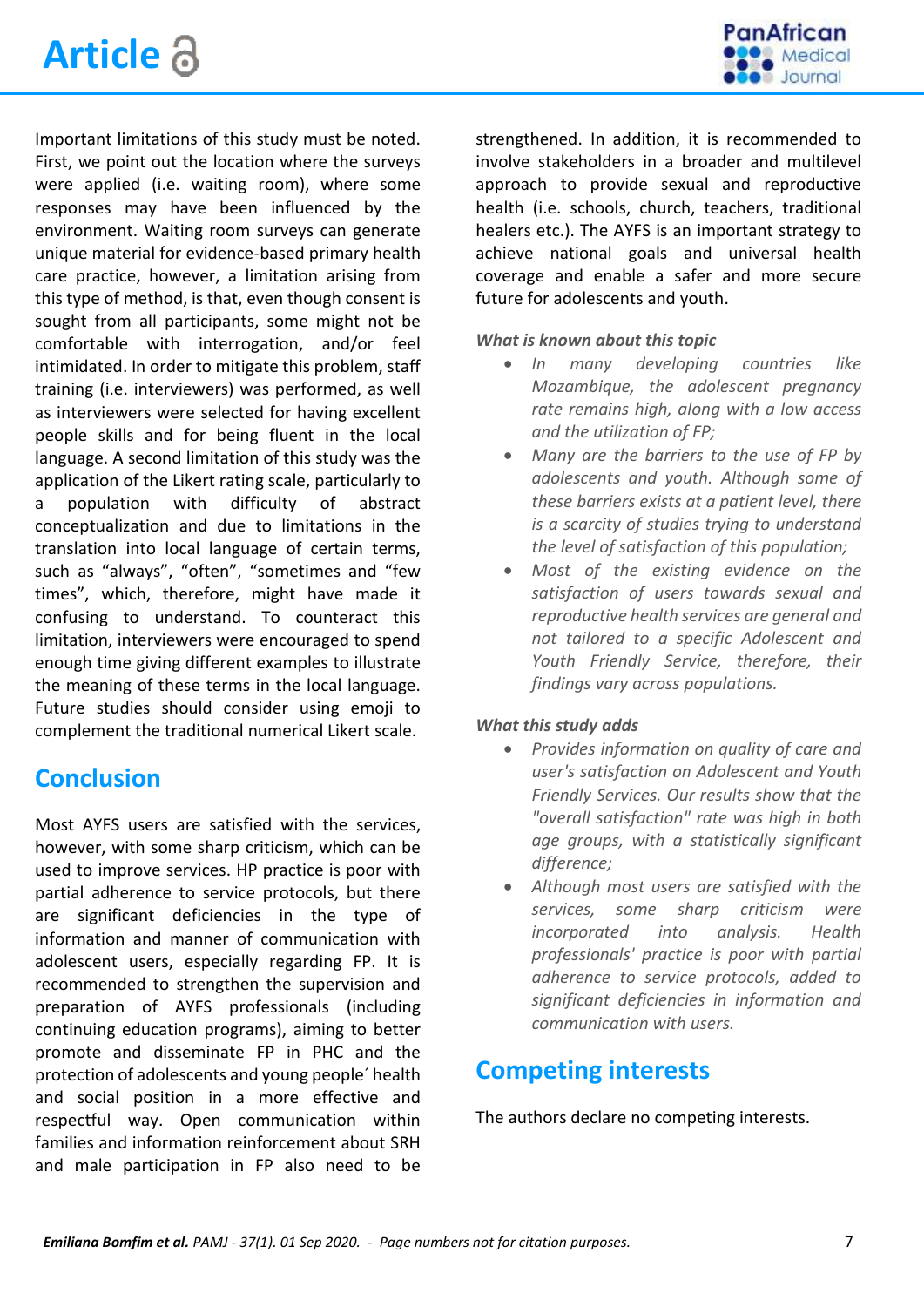

## **Authors' contributions**

CFB, RS, DZ, RA, AA, DMMS: Study protocol conception and design, data interpretation, article draft, final approval of the version to be published; MAM: Data treatment, analysis and interpretation, final approval of the version to be published; EB, PHNM: Study protocol conception and design, data analysis and interpretation, article draft, final approval of the version to be published. All the authors have read and agreed to the final manuscript.

#### **Acknowledgments**

We thank Dra. Iyara Mongo, Asimbawe Kiza and members of the Lúrio University Health Research Students Board.

#### **Tables**

**[Table 1](javascript:%20void(0))**: Adolescent and Youth Friendly Service visit users' school education leve[l](javascript:%20void(0))

**[Table 2](javascript:%20void(0))**: Adolescent and Youth Friendly Service med[ical records on monthly visits statistics, August](javascript:%20void(0))  2019

**[Table 3](javascript:%20void(0))**: Adolescent and Youth Friendly Service visits users' satisfaction level

#### **Annex**

**[Annex 1](https://www.panafrican-med-journal.com/content/article/37/1/full/annex1.pdf)**: users' opinion responses about the quality of Adolescent and Youth Friendly Service (AYFS) in Marrere Health Centre (PDF-322 KB)

#### **References**

- 1. INE. Resultados definitivos censo 2017. Instituto Nacional de Estatística. República de Moçambique. Maputo. 2019.
- 2. MISAU. Estratégia para o Fortalecimento das Intervenções da Parteira Tradicional. Ministério da Saúde. República de Moçambique. Maputo. 2009.
- 3. Biza A, Jille-Traas I, Colomar M, Belizan M, Harris JR, Crahay B *et al*. Challenges and opportunities for implementing evidencebased antenatal care in Mozambique: a qualitative study. BMC Pregnancy and Childbirth. 2015 Sep 2;15: 200. **PubMed**| **Google Scholar**
- 4. Ministério da Saúde. Inquérito de Indicadores de Imunização, Malária e HIV/SIDA em Moçambique, 2015. Instituto Nacional de Saúde (INS), Ministério da Saúde (MISAU), Instituto Nacional de Estatística (INE), República de Moçambique, ICF Internacional, Rockville, Maputo, 2015.
- 5. Por escolha, não por acaso: Planeamento Familiar, direitos e desenvolvimento. Suplemento do Relatório sobre a Situação da População Mundial-2012. Moçambique. Published by Fundo das Nações Unidas para População (UNFPA), Mozambique.
- 6. Cartaz de Dados sobre a População. Moçambique. Mozambique population datasheet 2013. Accessed April 20, 2020.
- 7. Pobreza infantil e disparidades em Moçambique 2010. Relatório das Nações Unidas. Unicef, Maputo, Moçambique. 2011.
- 8. UNFPA-Moçambique. Programa Geração Biz-Brochura. 2008. Accessed April 20, 2020.
- <span id="page-7-0"></span>9. UNFPA. Gravidez na Adolescência-Desafios e Respostas de Moçambique. Suplemento do Relatório sobre a Situação da População Mundial-2013. Moçambique UNFPA-Moçambique. 2013.
- <span id="page-7-1"></span>10. Belo C, Pires P, Josaphat J, Siemens R, Rooke E, Spence-Gress C. Maternal and new-born mortality: community opinions on why pregnant women and new-borns are dying in Natikiri, Mozambique. International Journal of Research. 2017;4(6). **Google Scholar**
- <span id="page-7-2"></span>11. mar MA, Schiffman RF. Satisfaction and adequacy of prenatal care utilization among rural low-income women. Outcomes Manag Nurs Pract. 2000;4(2): 91-96. **PubMed**| **Google Scholar**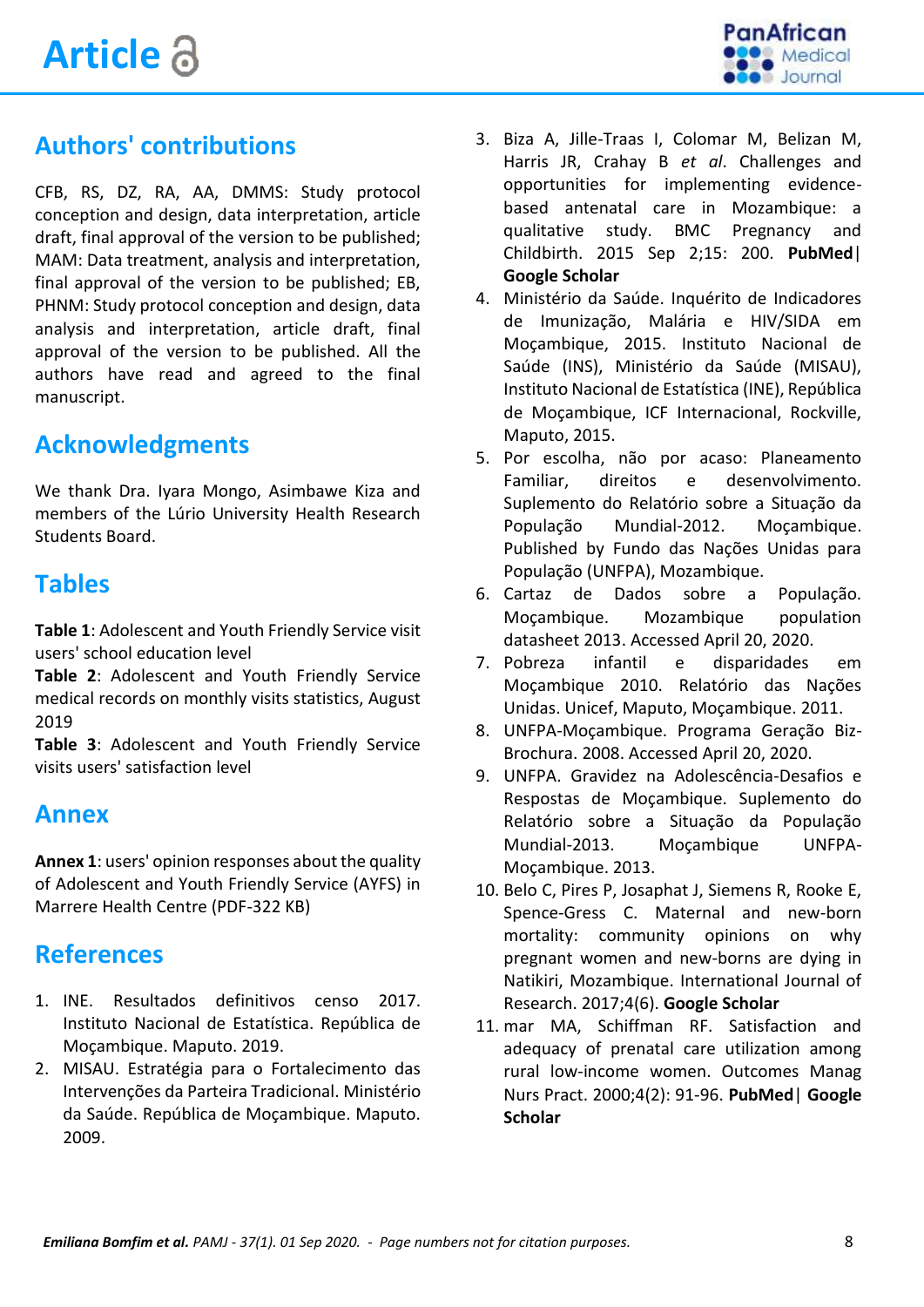# **Article**



- <span id="page-8-0"></span>12. Langer A, Villar J, Romero M, Nigenda G, Piaggio G, Kuchaisit C *et al*. Are women and providers satisfied with antenatal care? Views on a standard and a simplified, evidence-based model of care in four developing countries. BMC Women's Health. 2002 Jul 19;2(1): 7. **PubMed**| **Google Scholar**
- <span id="page-8-1"></span>13. Kabakian-Khasholian T, Campbell O, Shediac-Rizkallah M, Ghorayeb F. Women's experiences of maternity care: satisfaction or passivity? Soc Sci Med. 2000 Jul;51(1): 103-13. **PubMed**| **Google Scholar**
- <span id="page-8-2"></span>14. Finlayson K, Downe S. Why do women not use antenatal services in low- and middle-income countries? A Meta-Synthesis of Qualitative Studies. PLoS Med. 2013;10(1): e1001373. **PubMed**| **Google Scholar**
- <span id="page-8-3"></span>15. Mayall K, Brown R. Capacity and consent: empowering adolescents to exercise their reproductive rights. Center for Reproductive Rights. New York. 2015.
- <span id="page-8-4"></span>16. UNICEF. Tracking Progress towards Universal Coverage for Reproductive, Newborn and Child Health: The 2017 Report. Washington, DC: United Nations Children´s Fund (UNICEF) and the World Health Organization (WHO). 2017.
- <span id="page-8-5"></span>17. Obare F, Kabiru C, Chandra-Mouli V. Family Planning Evidence Brief-Reducing early and unintended pregnancies among adolescents: WHO/RHR/10. World Health Organization. Geneva. 2014. **Google Scholar**
- <span id="page-8-6"></span>18. World Health Organization. Ensuring human rights in the provision of contraceptive information and services: guidance and recommendations. Geneva. 2014. **Google Scholar**
- <span id="page-8-7"></span>19. Agnes Binagwaho, Tedros Adhanom Ghebreyesus. Primary healthcare is cornerstone of universal Health Coverage. BMJ. 2019 Jun 3;365: l2391. **PubMed**| **Google Scholar**

| Table 1: Adolescent and Youth Friendly Service visit users' school education level |             |          |                         |     |  |  |  |
|------------------------------------------------------------------------------------|-------------|----------|-------------------------|-----|--|--|--|
| Participants                                                                       | Total n=124 |          | <b>Adolescents n=84</b> |     |  |  |  |
| <b>School education level</b>                                                      | N           | %        | N                       | %   |  |  |  |
| Illiterate and incomplete primary school                                           | 14          | 11       | 9                       | 11  |  |  |  |
| Complete primary school                                                            | 100         | 81       | 72                      | 86  |  |  |  |
| Complete secondary school                                                          | 10          | 8        | 3                       | 3   |  |  |  |
| Higher education or techno-professional                                            |             | $\Omega$ | $\Omega$                | 0   |  |  |  |
| Total                                                                              | 124         | 100      | 84                      | 100 |  |  |  |